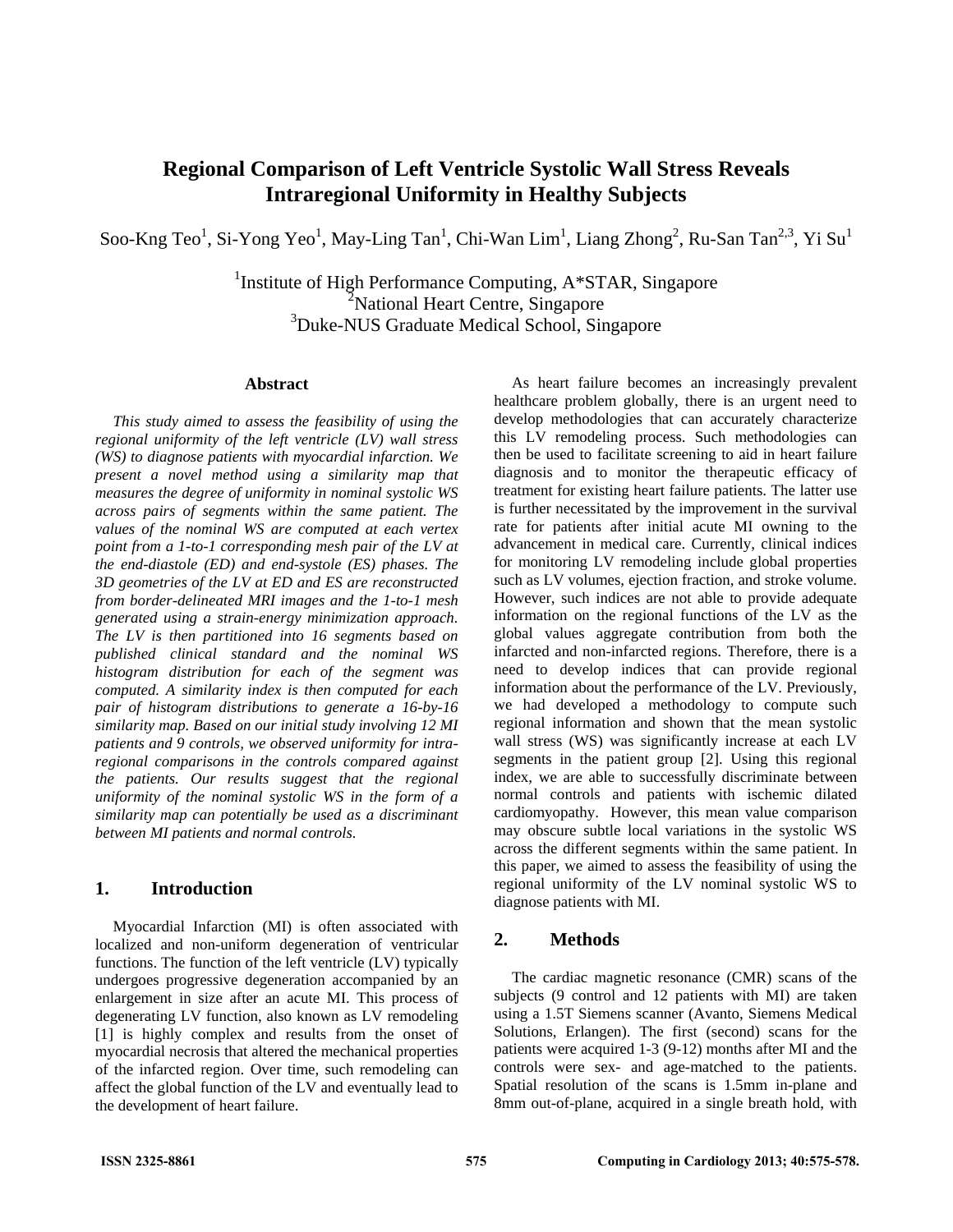22 temporal phases per heart cycle. Of these images, those corresponding to the cardiac cycle at end-diastole (ED) and end-systole (ES) are used for analysis.

The 3D LV geometries at ED and ES phases were reconstructed from semi-automated segmented MRI images. For each data sample, an in-house software was used to generate a 1-to-1 corresponding mesh pair of the LV for the ED and ES phases. The nominal systolic WS (hereafter denoted by WS) at each vertex point was computed and a WS histogram distribution for each of the 16 LV segment generated. A histogram similarity index was then computed for each pair of histogram distributions to generate a 16-by-16 similarity map (See Figure 1). Segments with similar (dissimilar) distribution of WS were reflected by a similarity index (denoted by *hdist*) with values close to 0 (1).

applications. Note that Segment 17 in the standardized nomenclature is omitted because it is difficult to acquire the true apex position from the imaging technique. As the standardized nomenclature is largely for image-based data, we extend the method for three-dimensional models as described in [4].

## **2.2. Computation of nominal systolic wall stress (WS)**

The WS is obtained by the equilibrium of forces due to stresses in the wall and blood pressure acting on the wall. Following Grossman et al. [5], the regional peak WS was determined from the inner radius of curvature (*R*) and wall thickness (*T*) at end systole by the following



Figure 1. (a) The LV WS similarity map is split into 9 sections which are symmetrical about the diagonal. The diagonal sections (highlighted in red) are the intra-region similarity maps while the off diagonal sections are the inter-region similarity maps; (b) WS similarity map of a control subject, and (c) WS similarity map of a MI patient.

# **2.1. Reconstruction of LV endocardial geometry**

The MRI images were processed using a semiautomatic technique that is included in the CMRtools suite (Cardiovascular Solution, UK). Both sets of shortand long-axis images are displayed together so that the reconstruction process can be proceeded interactively to reduce registration errors. Control points are fixed on the surface of the reconstructed endocardium and these points are defined by the intersection of the short- and long-axis views. To create a more realistic reconstruction, we use the angled axis views, which are oriented at regular angular intervals, to serve as the basis for fitting a series of B-spline curves that represent the contours of the endocardial surface. The endocardial surface is then discretized into a two-manifold structured triangle mesh.

This triangle mesh is then partition into 16 segments based on the published standard by the American Heart Association [3]. This recommended nomenclature allows us to achieve adequate sampling of the LV without exceeding the relevant limits for clinical and research

equation:

$$
WS = \frac{R}{2T + (1 + T/2R)}.
$$
 (1)

This WS can be converted into the actual systolic wall stress by multiplying by a conversion factor involving the peak systolic ventricular blood pressure. Further details on the WS computation can be found in [2].

# **2.3. Computation of the histogram similarity index**

The WS histogram similarity index (hereafter denoted by *hdist*) is a quantitative index to characterize the differences in the WS distribution for any pair of segments within the same subject. For any two set of histograms that has identical distribution, the value of *hdist* will be zero. A larger value of *hdist* will imply greater dissimilarity of the distribution for the two sets of histograms.

For each subject, a 16-by-16 similarity map (See Figure 1) is generated with all diagonal terms equal to 0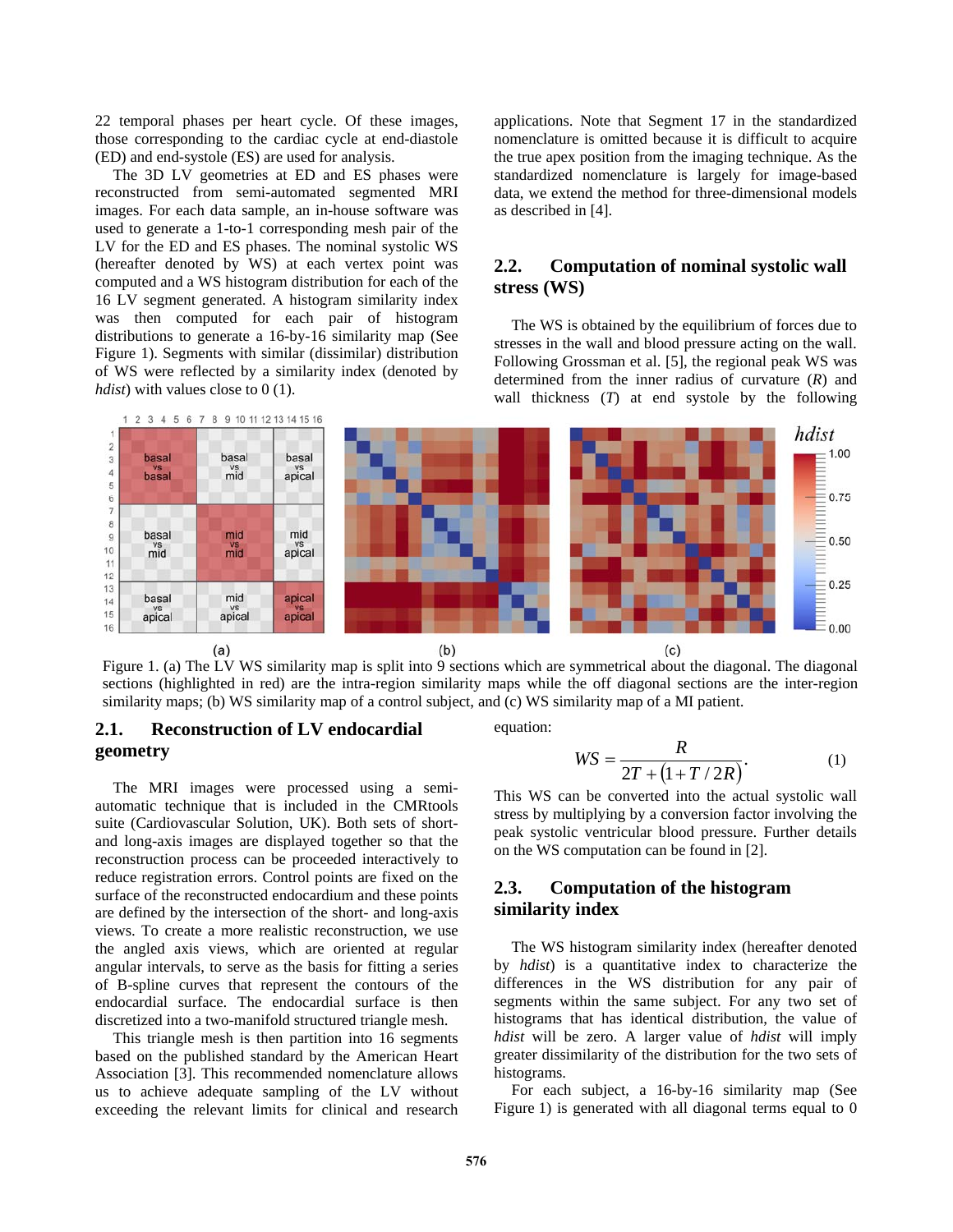(result of comparing the WS histogram distribution with itself). The methodology for computing *hdist* can be summarized as follow:

- (I) Determine  $WS_{\text{max}}$  and  $WS_{\text{min}}$ , the maximum and minimum WS values, respectively, for this entire study.
- (II) Specify the bin interval (*b*=0.025) and compute the number of bins (*n*) based on these maximum and minimum values:

$$
n = \frac{WS_{\text{max}} - WS_{\text{min}}}{b}.
$$
 (2)

- (III) Compute the normalized frequency for the histograms distribution of each individual segment based on the defined bin intervals.
- (IV) Compute the *hdist* between all pairs of segments using the methodolgy described in [7].

The main observation from our comparison is that there is greater uniformity in the WS across intra-regions for the control group as compared to the patient group scanned 1-3 months after MI. The group mean *hdist* across the basal-basal, mid-mid and apical-apical regions are significantly lower in the control group as compared to the patient group:  $0.574 \pm 0.098$  vs.  $0.704 \pm 0.096$ ,  $p <$ 0.01 (basal-basal),  $0.550 \pm 0.061$  vs.  $0.655 \pm 0.107$ ,  $p <$ 0.01 (mid-mid) and  $0.497 \pm 0.093$  vs.  $0.575 \pm 0.083$ ,  $p <$ 0.05 (apical-apical). All statistics tests for comparing control and patient group performed using a 1-tailed student t-test. Based on our observation, we proposed that the mean subject *hdist* across intra-regions can be used as additional indices to aid in the clinical diagnostic of MI.

We further postulate that our observations can be explained by the regional loss of functions in the LV for the patient group. Myocardial infarction affects the contractility of the cardiomyocytes and therefore the

Table 1. Mean subject *hdist* across intra-regions for the control group. The coefficient of variation (CV) is defined as the ratio of the standard deviation to the mean.

| control                                                              | basal-basal       |                   | mid-mid           |                   | apical-apical     |                   |  |  |  |
|----------------------------------------------------------------------|-------------------|-------------------|-------------------|-------------------|-------------------|-------------------|--|--|--|
| group                                                                | Mean <i>hdist</i> | CV                | Mean <i>hdist</i> | CV                | Mean <i>hdist</i> | <b>CV</b>         |  |  |  |
| C1                                                                   | $0.531 \pm 0.186$ | 0.350             | $0.520 \pm 0.226$ | 0.436             | $0.444 \pm 0.124$ | 0.278             |  |  |  |
| C <sub>2</sub>                                                       | $0.612 \pm 0.157$ | 0.256             | $0.538 \pm 0.163$ | 0.302             | $0.471 \pm 0.114$ | 0.241             |  |  |  |
| C <sub>3</sub>                                                       | $0.510 \pm 0.142$ | 0.279             | $0.441 \pm 0.099$ | 0.224             | $0.436 \pm 0.121$ | 0.278             |  |  |  |
| C <sub>4</sub>                                                       | $0.498 \pm 0.214$ | 0.429             | $0.573 \pm 0.226$ | 0.394             | $0.578 \pm 0.143$ | 0.247             |  |  |  |
| C5                                                                   | $0.492 \pm 0.158$ | 0.322             | $0.604 \pm 0.184$ | 0.305             | $0.632 \pm 0.266$ | 0.421             |  |  |  |
| C6                                                                   | $0.781 \pm 0.196$ | 0.251             | $0.613 \pm 0.179$ | 0.292             | $0.406 \pm 0.119$ | 0.293             |  |  |  |
| C7                                                                   | $0.616 \pm 0.201$ | 0.326             | $0.544 \pm 0.187$ | 0.345             | $0.623 \pm 0.173$ | 0.277             |  |  |  |
| C8                                                                   | $0.642 \pm 0.201$ | 0.312             | $0.492 \pm 0.115$ | 0.233             | $0.498 \pm 0.101$ | 0.203             |  |  |  |
| C9                                                                   | $0.486 \pm 0.177$ | 0.365             | $0.626 \pm 0.227$ | 0.363             | $0.381 \pm 0.081$ | 0.212             |  |  |  |
| Mean group <i>hdist</i> computed by averaging over the control group |                   |                   |                   |                   |                   |                   |  |  |  |
|                                                                      | $0.574 \pm 0.098$ | $0.321 \pm 0.056$ | $0.550 \pm 0.061$ | $0.321 \pm 0.070$ | $0.497 \pm 0.093$ | $0.272 \pm 0.064$ |  |  |  |

### **3. Results and discussion**

Based on the data collected from 9 controls and 12 MI patients, we computed the individual WS similarity map as described in Section 2. All patients in this study has at least 1 infarct segments in the basal, mid-cavity and apical regions, as assess by late gadolinium enhancement CMR scans. For each subject, we compute the mean subject *hdist* across these intra-regions: basal-basal, midmid and apical-apical (See Table 1 for control group and Table 2 for patient group). These 3 intra-regions correspond to the 3 main diagonal blocks as shown in Figure 1(a). We also compute the mean group *hdist* (coefficient of variation, CV) for the two groups by averaging over the mean subject *hdist* (CV) of each individual subjects in that group. All mean *hdist* and CV values are presented in the form *mean* ± *standard deviation*.

regional LV function, resulting in heterogeneous and nonuniform WS across the intra-regions.

A comparison of the mean group *hdist* across intraregions for the patient group at two different time points: 1-3 and 9-12 months after MI is also conducted. The mean group *hdist* across the basal-basal, mid-mid and apical-apical regions at 9-12 months after MI are  $0.693 \pm$ 0.070, 0.703  $\pm$  0.102 and 0.612  $\pm$  0.114, respectively. There are no significant differences in the mean group *hdist* for the 3 intra-region comparison ( $p$  values  $> 0.05$ using a 2-tailed paired student t-test). This suggests that medical treatment was successful in preserving LV functionality and prevent further deterioration and remodeling.

We also conducted a sensitivity test by varying the number of bins used for computing the WS histograms distribution and found that our results are robust.